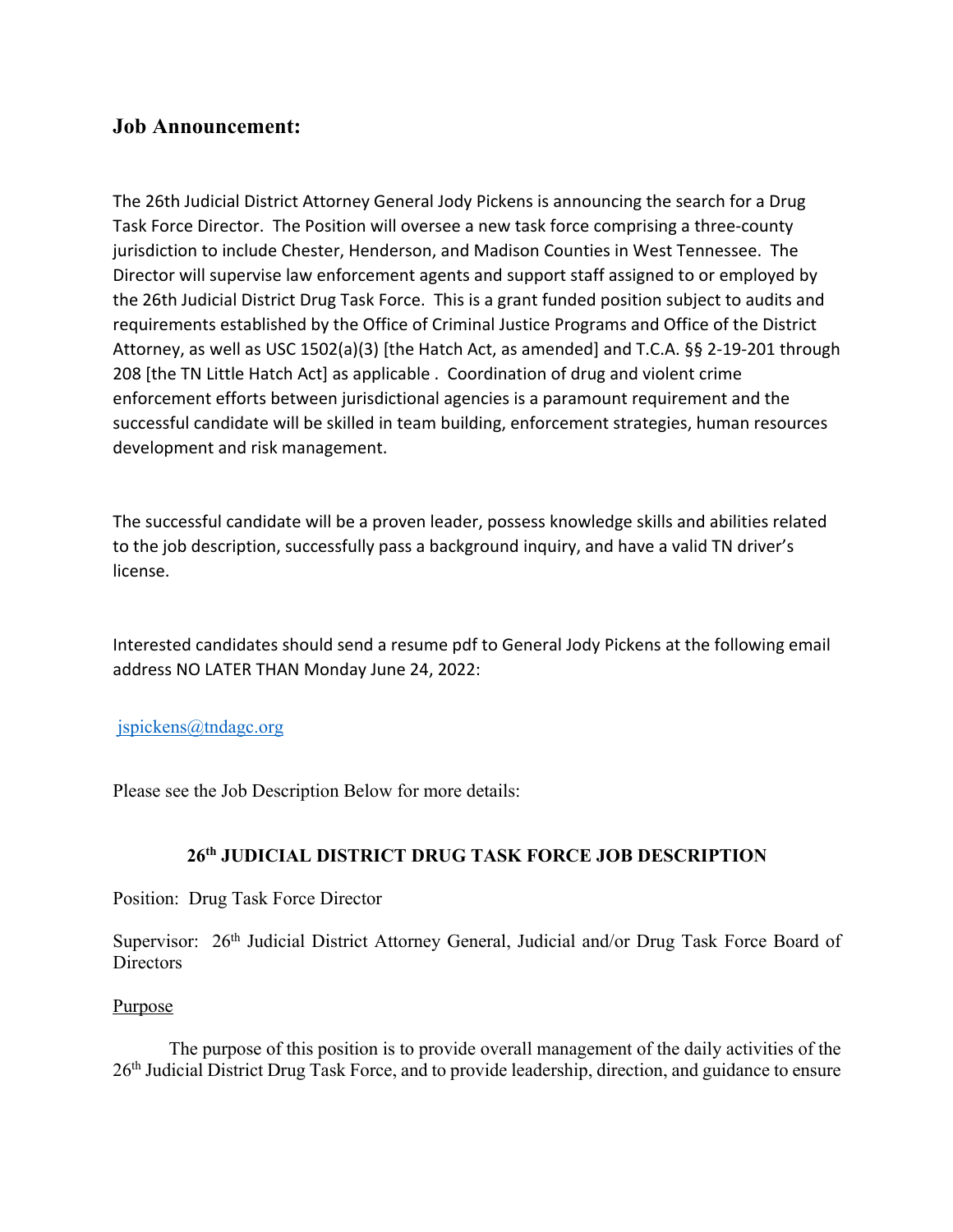the effective investigation and interdiction of illegal controlled substances in the 3 counties of the 26th Judicial District of Tennessee.

### Duties and Responsibilities

The Director shall:

- 1. Manage and direct all operations of the Drug Task Force (DTF) including but not limited to the activities of the financial director and all other personnel assigned to that unit.
- 2. Supervise and manage daily operations of the clerical and administrative assistant in functions such as the computer entry of any and all TIBRS data in cases originated and investigated by the DTF and maintaining all original files of the DTF in normal course and scope of its regular activity.
- 3. Maintain and be fiscally responsible for the accounting of all federal or state grant funds received by the DTF.
- 4. Maintain and be fiscally responsible for the accounting of all other funds of the DTF from whatever source, including forfeitures, seizures, fines, fees, or sales.
- 5. Administer an annual budget of the DTF, as directed by the DTF Board of Directors and the Tennessee Office of Criminal Justice programs and participate in the annual review and audit of such budget by the State of Tennessee.
- 6. Supervise, monitor, manage, assign, review and evaluate all Agents assigned to the DTF from various law enforcement agencies in the 26<sup>th</sup> Judicial District, and make recommendations to the District Attorney General and/or the DTF Board of Directors regarding assignment, retention, discipline, and training of Agents, as well as other personnel actions.
- 7. Identify, investigate, interdict, and apprehend offenders who manufacture, distribute, possess, and consume illegal controlled substances in the 26<sup>th</sup> Judicial District.
- 8. Disrupt and diminish the availability of illegal controlled substances in the  $26<sup>th</sup>$  Judicial District by the collective use and dedication of confidential funds, agents, equipment, intelligence, and training.
- 9. Schedule, conduct, and participate in regular quarterly board meetings of the DTF Board of Directors.
- 10. Recommend and propose to the DTF Board of Directors various official and formal policies of the DTF, including a use of deadly force policy, pursuit policy, media relations policy, etc., and ensure that all approved policies of the DTF are followed and complied with.
- 11. Establish and maintain strong and good working relations with all law enforcement agencies in the 26<sup>th</sup> Judicial District.
- 12. Establish form and protocol for the creation and retention of all case files, and to maintain the confidentiality and security of all case information and intelligence.
- 13. Ensure the proper collection, processing, testing, analysis, and secure storage of any and all case physical evidence, including controlled substances, weapons, drug paraphernalia, currency, and other seized property.
- 14. Ensure proper and adequate training of DTF Agents on DTF policies, procedures, rules, and regulation; and conduct regular periodic in-service training for DTF Agents and